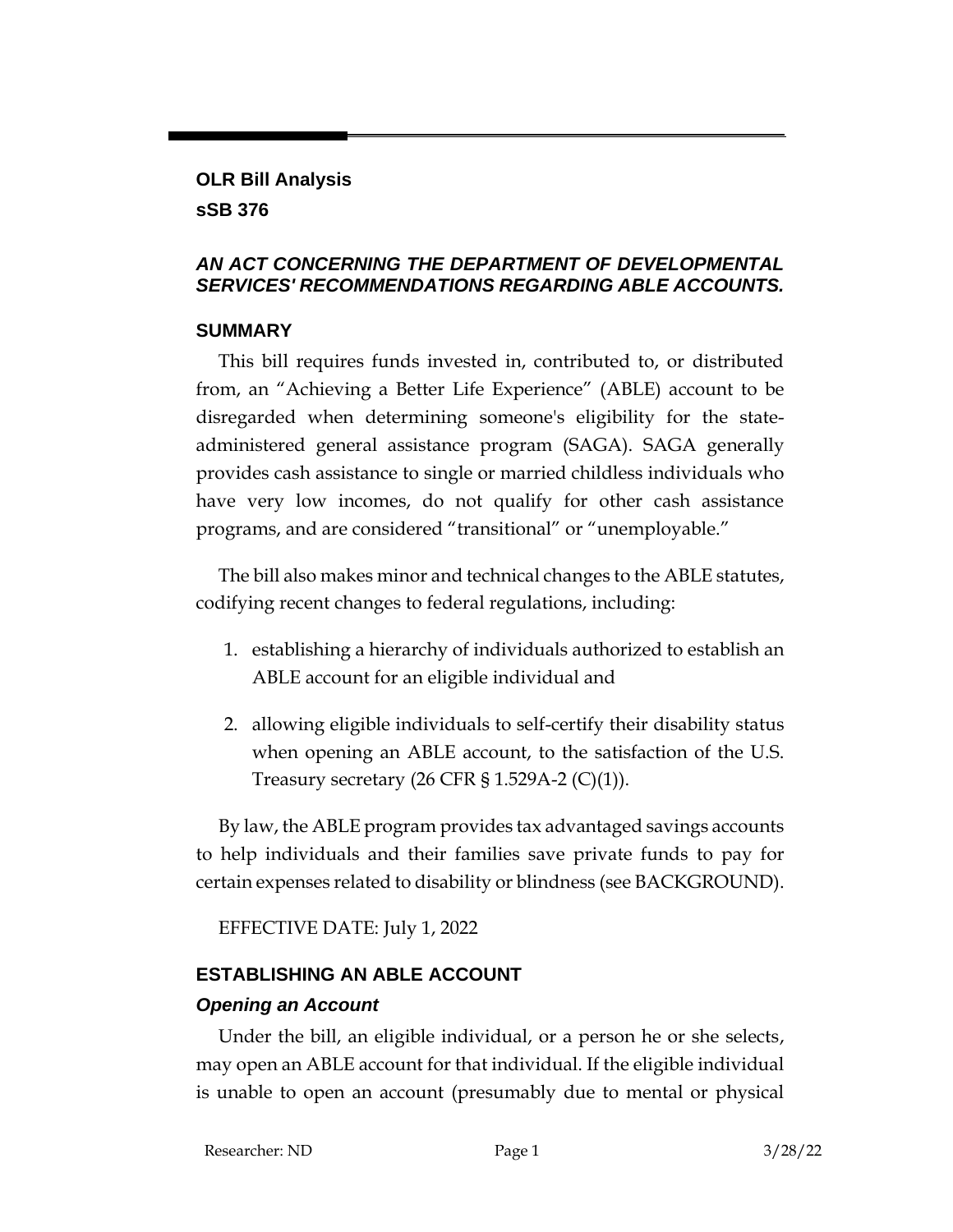incapacity), the bill authorizes the following individuals to do so on the eligible individual's behalf, in the following order:

- 1. the individual's agent under a power of attorney;
- 2. a conservator or legal guardian;
- 3. a spouse, parent, sibling, grandparent; or
- 4. a representative payee appointed by the U.S. Social Security Administration.

Under prior federal regulations, an ABLE account could be opened only by the eligible individual or his or her parent, guardian, or agent under a power of attorney.

## *Disability Self-certifications*

The bill allows an eligible individual to self-certify, under penalty of perjury, his or her disability status when opening an ABLE account. Under the bill, the disability self-certification must, to the satisfaction of the U.S. Treasury secretary:

- 1. certify the individual is blind or has a medically determinable physical or mental impairment that (a) results in marked and severe functional limitations and (b) can be expected to result in death or will last for at least 12 months;
- 2. certify the impairment or blindness occurred before age 26;
- 3. certify the person establishing the account is the designated beneficiary or is authorized to establish the account; and
- 4. include the diagnostic code for the individual's impairment.

By law, perjury is a class D felony, which is punishable by up to five years in prison, up to \$5,000, or both (CGS § 53a-156).

# **BACKGROUND**

#### *Federal Law*